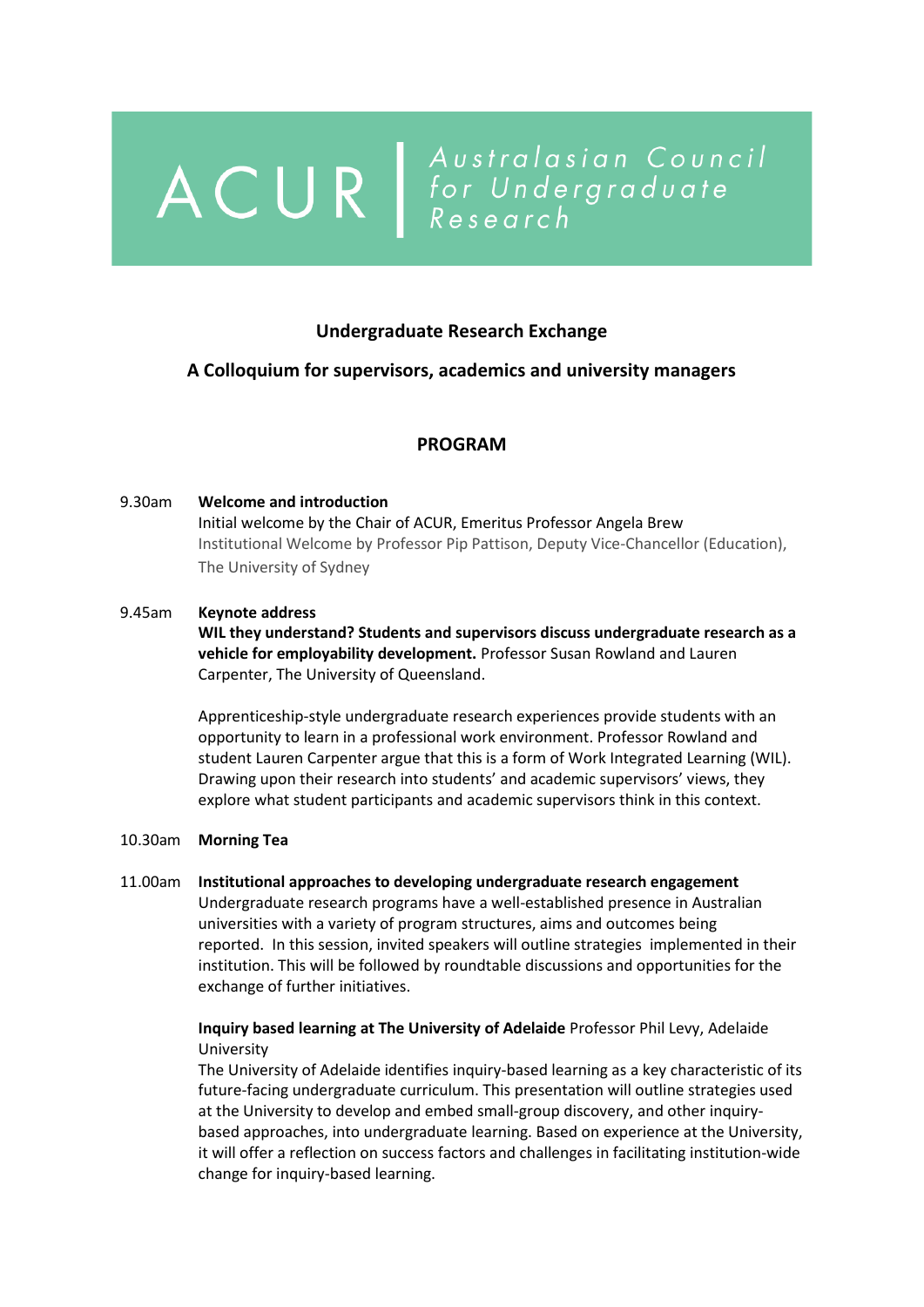**'Rising Stars': Engaging undergraduates in research through a research fellowship initiative** Professor Denise Wood, Sunshine Coast University

This presentation will discuss an undergraduate research fellowship program, the Rising Star program, trialled at a regional university as a strategy for engaging students through mentored research activities. The findings from evaluation of the program will be presented and the potential of such initiatives for improving student retention and success, and promoting future research pathways discussed.

**Create Change: Developing the researchers of tomorrow at The University of Queensland** Sarah Campbell, The University of Queensland This session will share how UQ manages its large multi-disciplinary Summer and Winter Research Programs, which contribute to research quality and impact whilst enhancing the employability of its student cohort.

#### 11.45am **Roundtable discussions and sharing of further initiatives**

- 12.30pm **Lunch**
- 1.15 pm **Faculty and Departmental strategies for encouraging undergraduate research and inquiry.**

**[The Psychology Undergraduate Conference Travel Scheme \(PUCTS\) at Macquarie](https://info.acur.org.au/resources/Documents/Brooks%20ACUR%20UG%20X-Change%202019%20sans%20photos.pdf)  [University](https://info.acur.org.au/resources/Documents/Brooks%20ACUR%20UG%20X-Change%202019%20sans%20photos.pdf)** Associate Professor Kevin Brooks, Macquarie University. Since 2014, Macquarie University's Psychology Department has granted travel bursaries totalling over \$24,000 to assist 52 UG students in attending ACUR. While this scheme is of great benefit to the students, it also reaps rewards in terms of encouraging our honours cohort to continue their study at MRes and PhD level.

#### **[Engineering microbes through iGEM -](https://info.acur.org.au/resources/Documents/ACUR_Brown_2019%20resized.pdf) a case of education driving research**.

Associate Professor Louise Brown, Macquarie University

The International Genetically Engineered Machine Competition (iGEM) is a global science competition which offers an authentic scientific experience to undergraduates in the field of synthetic biology. I will reflect on the educational benefits and research advances from my involvement in this unique student-driven, and open-science research program, over the past 10 years.

#### **[Students as co-creators in interdisciplinary learning](https://info.acur.org.au/resources/Documents/ACUR%202019ss%20Philip%20Poronik.pdf)**

Professor Philip Poronik, The University of Sydney

Students in the near future will be entering university with new sets of digital skills and we will need to develop curriculum activities that build and on and extend their capabilities. One approach is to use research project space so that students can apply their skills to "real world" contexts while we provide them with the interdisciplinary scaffolds and peer-to-peer learning that allows us together to co-create outcomes that would otherwise not be feasible.

#### **Further Roundtable discussions**

- 2.30 pm **Choice of Brief Workshop** (Delegates choose one)
- Either: **[Research Skill Development, anywhere, anytime](https://info.acur.org.au/resources/Documents/RSDanytime_ACUR29Nov19%20resized.pdf)** Dr John Willison, The University of Adelaide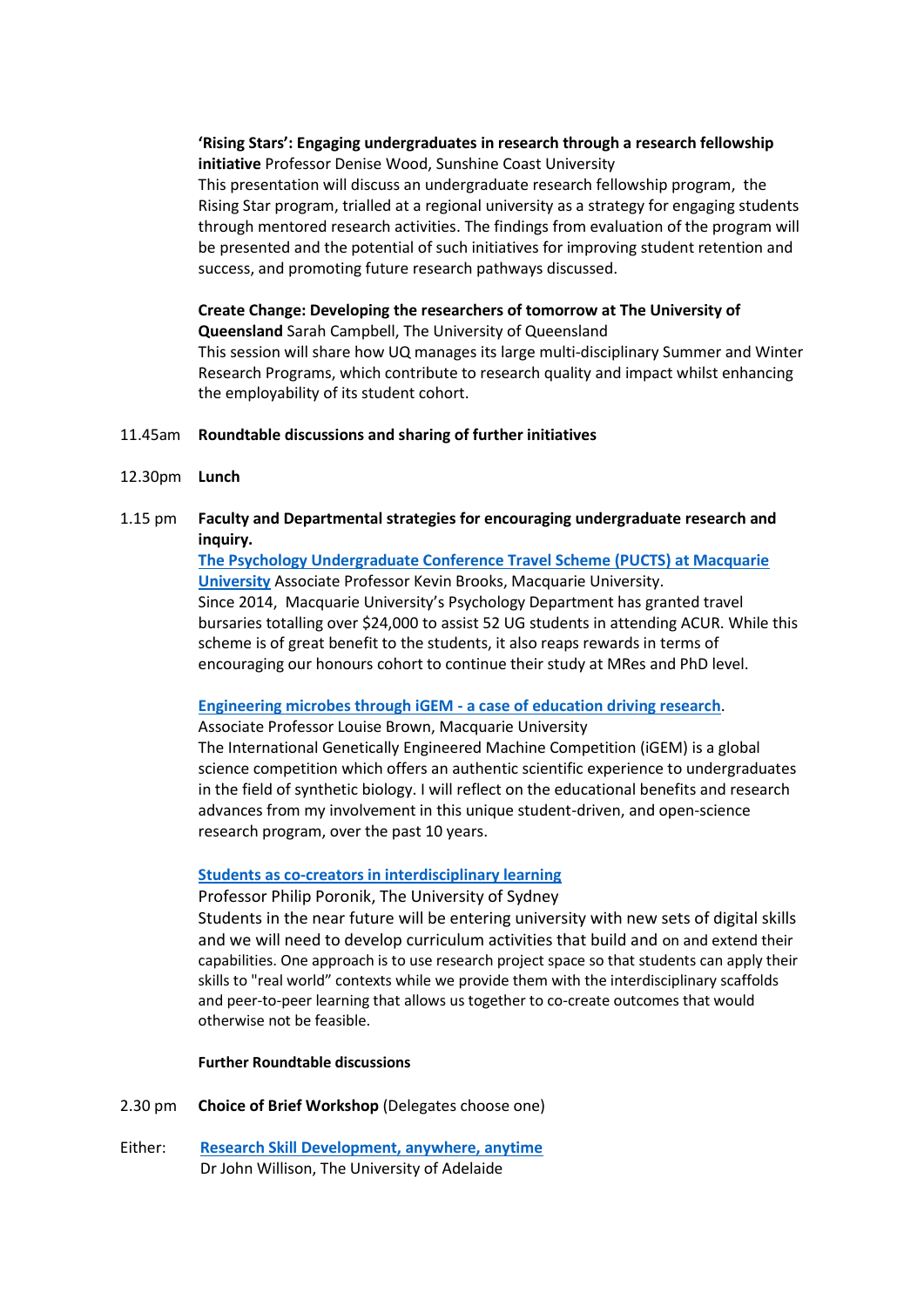The Research Skill Development (RSD) framework has been used over the past 15 years to inform teacher-facilitated, scaffolded research skills development, frequently within content-rich courses. Often the terminology of 'research' needs to shift, in preference to disciplinary ways of articulating sophisticated thinking skills, so as to maximise student understanding and engagement. The audience will be asked in this workshop to adapt the RSD terminology to enable such engagement. Examples will be provided to provoke discussion and adaptations.

#### Or **[Research-based learning curriculum decision-making wheel](https://info.acur.org.au/resources/Documents/Decision%20Wheel%20Poster.pdf)**

Emeritus Professor Angela Brew, Macquarie University This workshop will introduce a practical framework designed to help navigate the various decisions that have to be made if students' learning is to benefit from research and inquiry experiences

#### **[How to engage students in developing their employability](https://info.acur.org.au/resources/Documents/DawnBennett1.pdf)**

Professor Dawn Bennett, Curtin University

- Or This workshop will introduce an initiative known as *employABILITY thinking*. An outline of how to engage students in their personal and career development without additional time, resources or expertise will be presented. Participants will be invited to participate as educators and/or members of the research lab which involves over 30 institutions worldwide.
- 3.15 pm **Afternoon tea**
- 3.45 pm **What students gain from engaging in undergraduate research** Student panel with students from the ACUR Students' Committee
- 4.30 pm **Closing remarks**,

**What can ACUR do for you in the future?** Dr Lilia Mantai, The University of Sydney To include evaluation and take-away messages.

5.00 pm **Close**

#### **Presenters**

- **Dawn Bennett** is John Curtin Distinguished Professor of Higher Education with Curtin University, where she directs the [EmployABILITY Thinking Initiative.](http://developingemployability.edu.au/)
- **Angela Brew** is Emeritus Professor in the Office of HDR Training and Partnerships, Macquarie University. She is Chair of ACUR.
- **Kevin Brooks** serves as Departmental Director for HDR in the Psychology Department at Macquarie University. Although he has no formal role in terms of encouraging UG research, a number of his students have presented their research at ACUR conferences.
- **Louise Brown** is recognised nationally for her educational and entrepreneurial training of students in synthetic biology; and has mentored many award winning iGEM teams in the Department of Molecular Sciences at Macquarie University since 2010.
- **Sarah Campbell** is a Program Coordinator within Student Employability at UQ, whereby she leads the Summer and Winter Research Program. Through her previous work at UQ and UTAS she has developed a passion for creating positive student experiences and now enjoys applying this within Student Employability.
- **Lauren Carpenter** is an Honours Student under the supervision of Professor Susan Rowland at the School of Chemistry and Molecular Biosciences at the University of Queensland. She is interested in understanding the current effectiveness of science-based Undergraduate